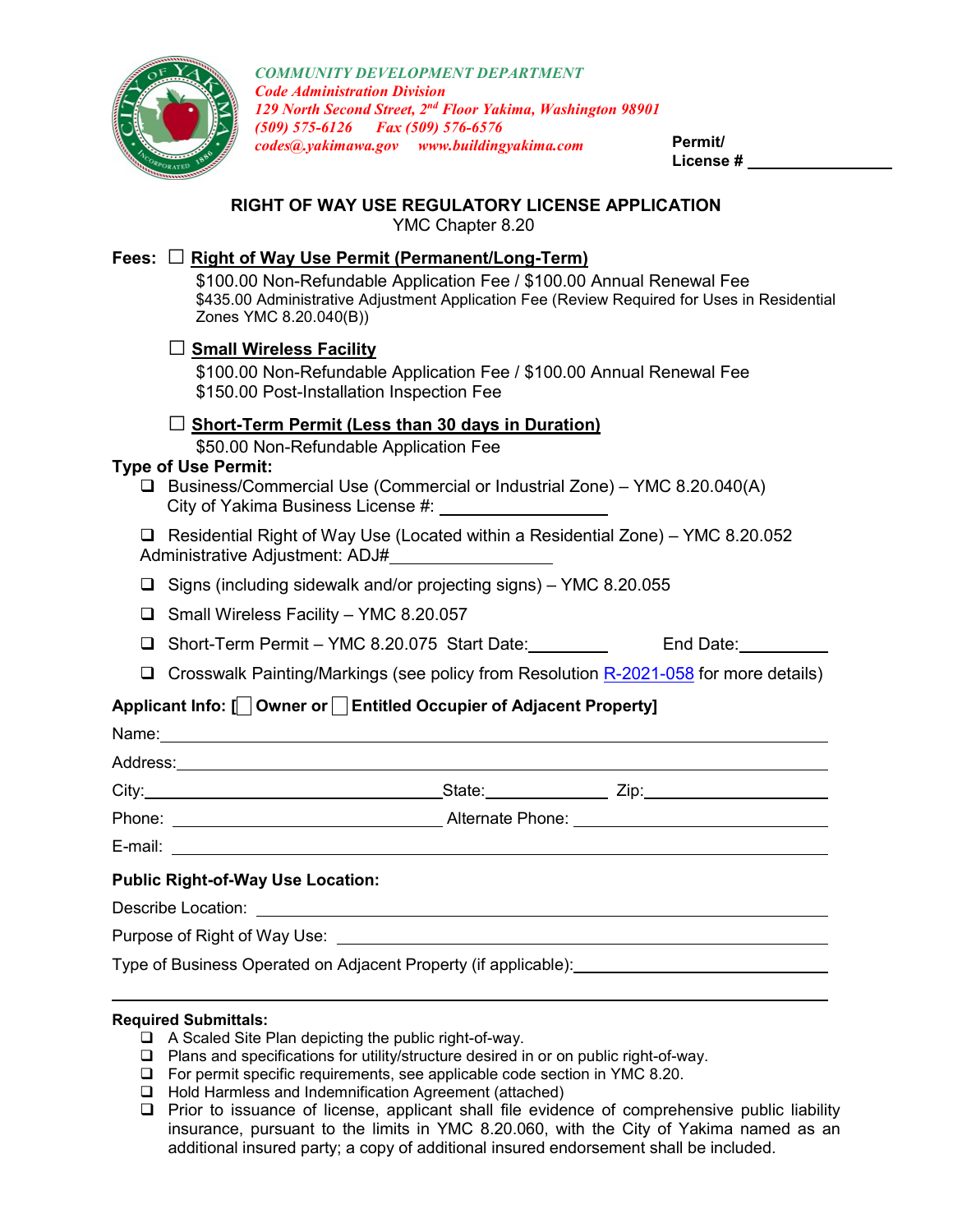| <b>FOR OFFICE USE ONLY</b> |                                                                                                                                                                                                                                     |  |  |
|----------------------------|-------------------------------------------------------------------------------------------------------------------------------------------------------------------------------------------------------------------------------------|--|--|
|                            | Permit/License #:<br>Receipt $#$                                                                                                                                                                                                    |  |  |
|                            | Transmit to:                                                                                                                                                                                                                        |  |  |
| $\Box$                     | For Business/Commercial Uses transmit to the City Clerk for City Council consideration.                                                                                                                                             |  |  |
| □                          | For Residential Right of Way Use, within the Residential zones, applications shall be reviewed and<br>approved by the Planning Division under the procedures established for an administrative adjustment<br>YMC 15.10.30.          |  |  |
| $\Box$                     | For permits to place signs in city-owned right-of-way, including sidewalk signs or projecting signs<br>(YMC 8.20.055), applications shall be reviewed and approved or denied by the Community<br>Development Director, or designee. |  |  |
| $\Box$                     | Short-Term Permit applications shall be reviewed and approved or denied by the Community<br>Development Director, or designee.                                                                                                      |  |  |
| □                          | Small Wireless Facilities are granted or denied by the Public Works Director, or designee.                                                                                                                                          |  |  |
| $\Box$                     | Community Crosswalk Painting/Markings applications shall be forwarded to the City staff liaison for<br>the Arts Commission for review and recommendation by the Commission to City staff (Code<br>Administration Manager).          |  |  |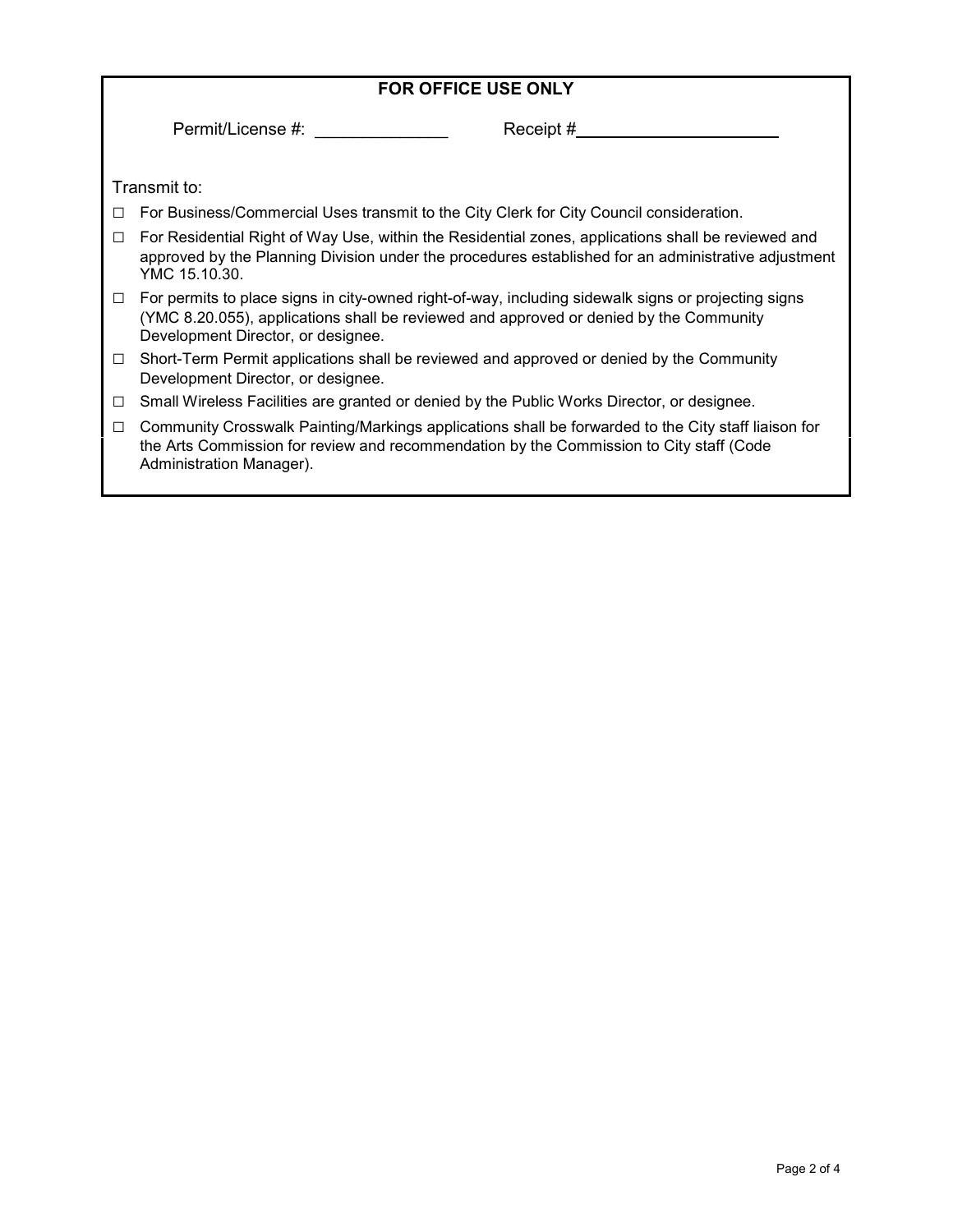#### **HOLD HARMLESS AND INDEMNIFICATION AGREEMENT RIGHT OF WAY USE REGULATORY PERMIT: YMC 8.20**

THIS HOLD HARMLESS AND INDEMNIFICATION AGREEMENT ("Agreement") is hereby entered into by **Exercise 2.1** (hereinafter referred to as "Applicant") holding harmless the CITY OF YAKIMA as outlined herein.

Applicant voluntarily assumes and freely chooses to incur any and all risk of loss, damages, or injury that may occur or arise from any activities undertaken on, within, above or over the City of Yakima's right of way for which the right of way use regulatory permit is issued.

Applicant shall hold harmless, protect, defend, indemnify and hold the City, and its elected and appointed officials, employees and agents, harmless from and against any and all claims, demands, losses, damages, liens, liabilities, penalties, fines, lawsuits, and other proceedings, and any costs and expenses associated with the same (including attorney's fees and disbursements, whether in litigation or not), which accrue to or are incurred by the City, or its elected or appointed officials, employees or agents, and which arise directly or indirectly from or out of, relate to, or in any way are connected with personal injuries, loss of life or property damage occurring because of the Applicant's, its agents, successors, assigns, contractors, employees, invitees or any third party's use, operation, placement of items or materials within the right of way, or maintenance of the right of way covered by this Agreement and the right of way use permit granted by the City, and any litigation, legal challenge or determination pertaining to the validity of this agreement.

This Agreement was voluntarily entered into by Applicant as part of the application process for a Right of Way Use Regulatory Permit [Permit/License# ]. Applicant has read and understands the information in this Agreement and hereby agrees to all the terms contained herein. This Hold Harmless and Indemnification Agreement shall run with the land and is binding on the parties and their successors in interest and assigns.

DATED this \_\_\_\_\_\_\_ day of \_\_\_\_\_\_\_\_\_\_\_\_\_, 20\_\_\_\_\_\_\_.

APPLICANT:

By (Print name):

| <b>STATE OF WASHINGTON</b> |       |
|----------------------------|-------|
|                            | ) SS. |
| County of Yakima           |       |

I certify that I know or have satisfactory evidence that **Example 2** and the same is the person who appeared before me, and said person acknowledged that he signed this instrument, on oath stated that he was authorized to execute this instrument, and acknowledged it to be their free and voluntary act for the uses and purposes mentioned in this instrument.

DATED this \_\_\_\_\_\_\_ of \_\_\_\_\_\_\_\_\_\_\_\_\_\_\_\_\_\_\_\_\_, 20\_\_\_\_\_\_\_\_\_.

Print Name:

Title:

My Commission Expires: